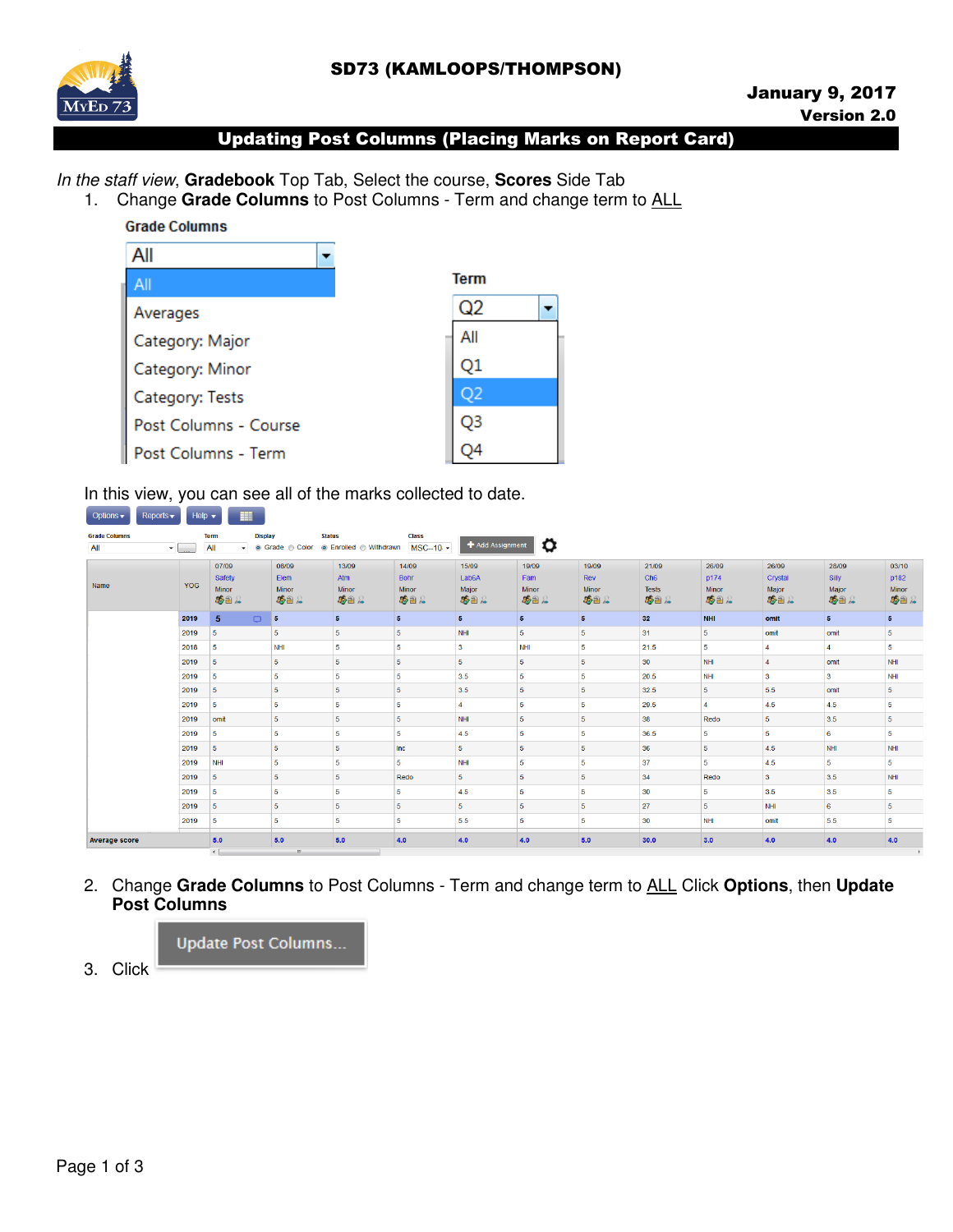

## Updating Post Columns (Placing Marks on Report Card)

Complete the 3 dialogue boxes

4. Select the **Grade Term** and Click **Next**.

|                                            | <b>Update Post Columns: Select Columns</b>     | Step 1 of 3                     |
|--------------------------------------------|------------------------------------------------|---------------------------------|
| <b>Class</b>                               | MSC--10-001 SCIENCE 10                         |                                 |
| Grade Term                                 | 1. Select the term<br>$\overline{\phantom{a}}$ |                                 |
| Grades to update                           | ▼<br>Q <sub>1</sub>                            |                                 |
|                                            | Q <sub>2</sub>                                 |                                 |
|                                            | Q4                                             |                                 |
| Next <sup>2</sup><br>$\leftarrow$ Previous | 2. Click Next                                  | $P^3$ Finish<br><b>X</b> Cancel |

#### 5. The next window asks you to select which "mark" you want to **Post Columns Term**. **Update Post Columns: Choose Update Values** Step 2 of 3

| Average:Semester 1<br>Average:Cumulative<br>Average: Major Q2<br>Average: Minor Q2<br>Average:Tests Q2<br>Assignment: Alternative Energy Research<br>Assignment: DNA Extraction Lab<br>Assignment:Genetics #1<br>Assignment:Genetics #2<br>Assignment:Nuclear Radiation<br>Assignment:Popcorn Lab<br>Assignment: Half Life Worksheet | Q <sub>2</sub> Grade<br><b>Final Mark</b> | (Do Not Update)<br>$\blacktriangledown$<br>(Do Not Update)<br>Average:Q2 | 1. Select the mark you<br>want to use for the<br>term grade |
|--------------------------------------------------------------------------------------------------------------------------------------------------------------------------------------------------------------------------------------------------------------------------------------------------------------------------------------|-------------------------------------------|--------------------------------------------------------------------------|-------------------------------------------------------------|
| X Cancel<br>$P^3$ Finish<br>Next <sup>2</sup><br><b>Previous</b>                                                                                                                                                                                                                                                                     |                                           | Assignment: Chapter 10 and 11 Review                                     |                                                             |